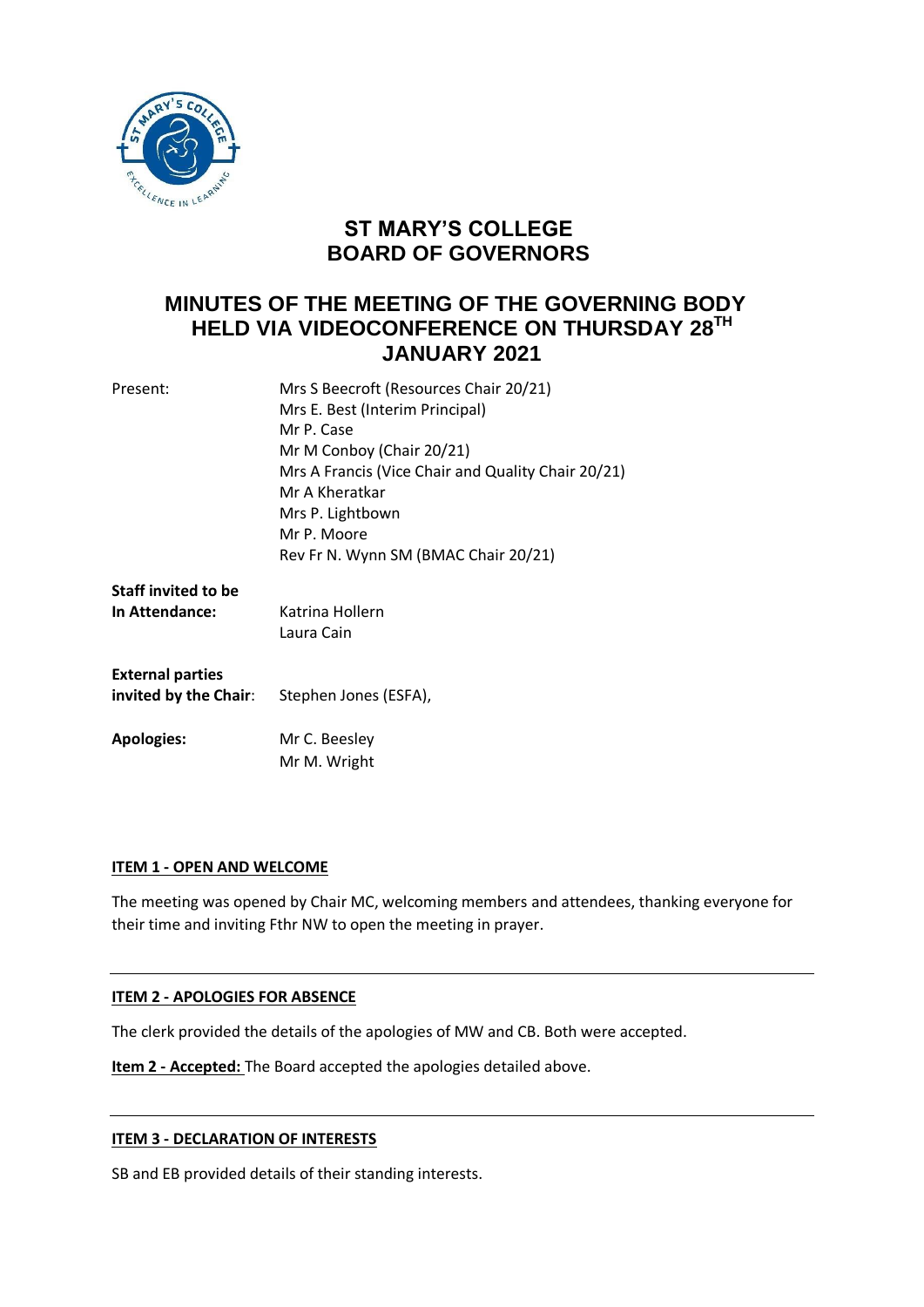**Item 3 - Noted:** The Board noted the interests declared.

## **ITEM 4 - APPROVAL OF THE MINUTES OF THE MEETING OF THE BOARD OF GOVERNORS HELD ON 10TH DECEMBER 2020**

MC asked members to detail any corrections necessary to the minutes circulated and with none identified the minutes were approved as a true record.

**Item 4 - Approved:** The Minutes of the meeting of the 10<sup>th</sup> December were approved as a true and accurate record of the meeting held by video conference.

# **ITEM 5 - MATTERS ARISING AND ACTIONS FROM THE MEETING HELD ON 10TH DECEMBER 2020**

The clerk was thanked for the summary and KH provided a verbal update in respect of the submission of the signed financial statements. KH confirmed that several emails had been sent to the auditors, requesting a signed copy, acknowledging they were under pressure to provide responses to all colleges ahead of the Friday deadline. KH stated that although the signed document was not yet available, she had been given assurance that she would have it in time to submit on Friday and would inform the LF once this had been done.

**Item 5 - Noted:** The Board noted the details of the report and verbal update.

**Action:** KH to notify LF once the statements are submitted. LF will circulate the information to the Board.

# **ITEM 6 - UPDATE OF THE RESOURCES COMMITTEE**

SB confirmed Board members had been provided with copies of the reports reviewed in detail by the committee. SB asked the Board to note that there were no areas for concern following their review, and asked the Board to acknowledge the level of work undertaken by staff working towards the orderly closure, with particular recognition for the work undertaken by LC, undertaking the consultation process in trying circumstances. SB confirmed that they had been provided with details of the nursery closure, with the Park completed, SMC scheduled to close on 1.4.21 and Wensley Fold scheduled to close on 31.7.21 subject to the budget being unaffected by the extension. SB passed on the gratitude of TE to the Board for the support she had received throughout her time at SMC.

MC thanked SB for the update and acknowledged the commitment, quality and resilience of staff, evidenced through the professional handing of a difficult situation.

### **Item 6.1 - The IFMC**

KH reminded the Board of the complexities and errors within the IFMC template, necessitating considerable workarounds ahead of submission the previous year, adding that additional issues had been identified with the new version. KH summarised the information to be uploaded, advising the Board that although the IFMC was not yet completed to be presented to the Board for approval, the information that would be included had been reviewed and approved by the Board. KH advised the Board that approval for this submission was a recommendation of the PMO although not a requirement. KH informed the Board that MC had agreed to review the document ahead of submission. KH agreed to confirm submission with the Board.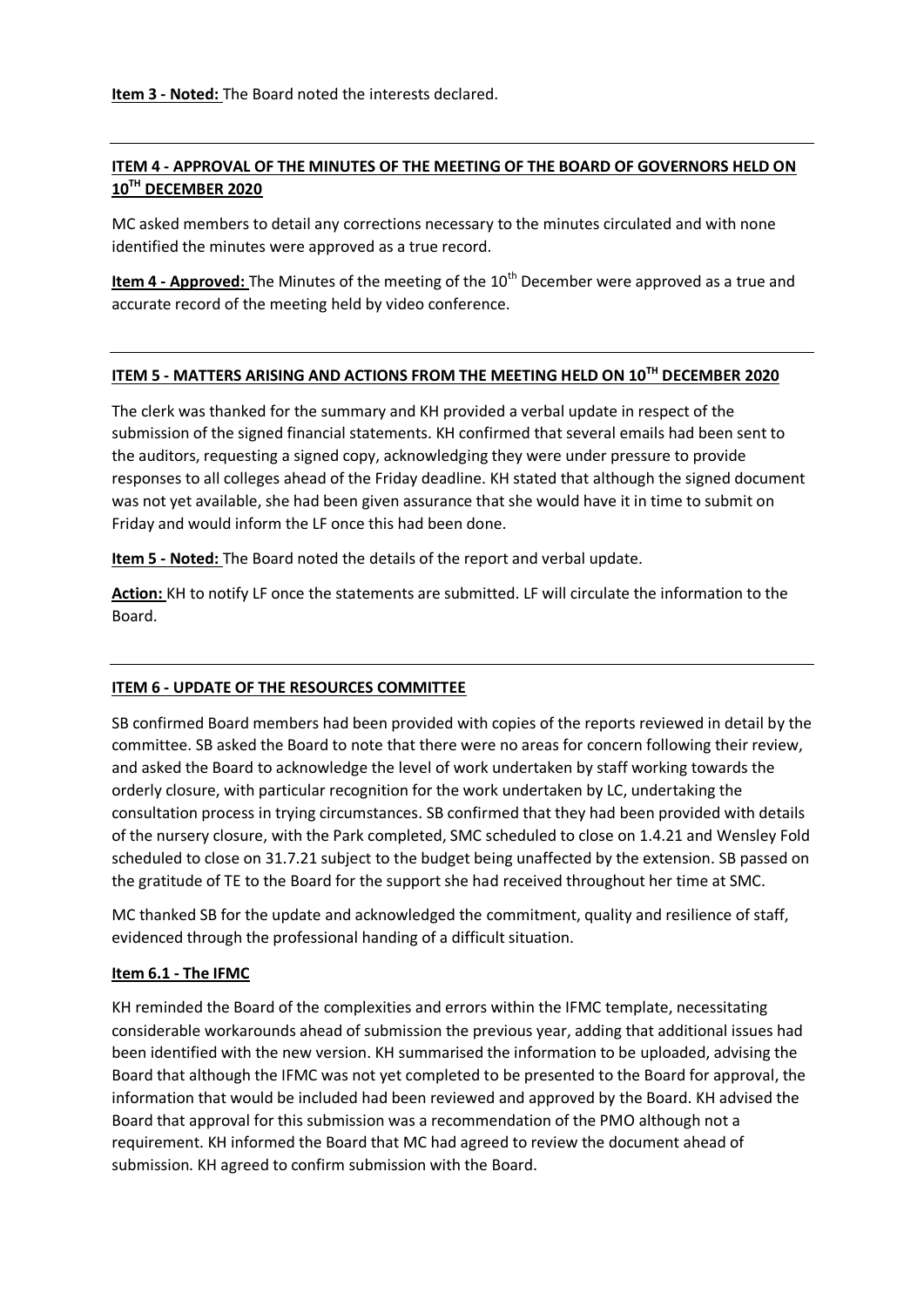## **Item 6.2 - Management Accounts**

KH provided a detailed summary of the Management Accounts highlighting variances including:

- a deficit of £64, 316 against a budgeted deficit of £70, 960
- £15,197 lower than anticipated staff costs, with cover provided internally and teachers delivering lessons from home when isolating reducing cover costs
- £2,375 overspend on general education costs, with higher than budgeted IT costs, considered essential to support remote lesson delivery
- Lower than budgeted teaching costs attributed to remote lesson delivery
- Lower financial costs of £4,332 with legal and consultancy costs less than anticipated
- Higher than budgeted post and telephone costs as a result of remote working and the implementation of the closure communication plan
- The cumulative costs of redundancies were £50,910
- Higher than budgeted gas usage is to be reviewed
- Budgets to be revised quarterly
- Nursery monthly and projected final positions outlined
- Revised budget detailed as having a small variance of £20,000 against the budget originally approved

SB confirmed that all other reports reviewed by the committee were well received and available in the folder distributed by the Clerk. With no further comments or questions, the Board noted the update.

**Item 6 - Noted:** The Board noted the update from the Resources Committee.

**Action:** KH to confirm that the IFMC was uploaded ahead of the deadline.

# **ITEM 7 - PRINCIPALS REPORT PART A**

EB confirmed that there were no items to discuss in Part A.

**Item 7:** The Board noted the verbal update from EB.

### **ITEM 8 - FINANCE**

### **8.1 - The Audit Completion Report**

KH confirmed that she had received the ACR earlier that day and there were no changes to the version distributed in December, with the changes anticipated in December no longer deemed necessary. The clerk agreed to check for differences and only circulate if any were identified.

**Item 8.1 - Noted:** The Board noted the verbal update.

**Action -** LF to check the final ACR against the draft and notify the Board of any changes.

# **ITEM 8.2 - FINANCIAL NOTICE TO IMPROVE**

MC confirmed that the letter circulated was an update on the position, confirming that the College remains under the FNTI which will continue as such until closure. MC recognised the benefits of the additional support available, including having SJ from the ESFA available to attend meetings along with the other supportive measures, inclusive of the NLG, NLFE and FEC teams which had been a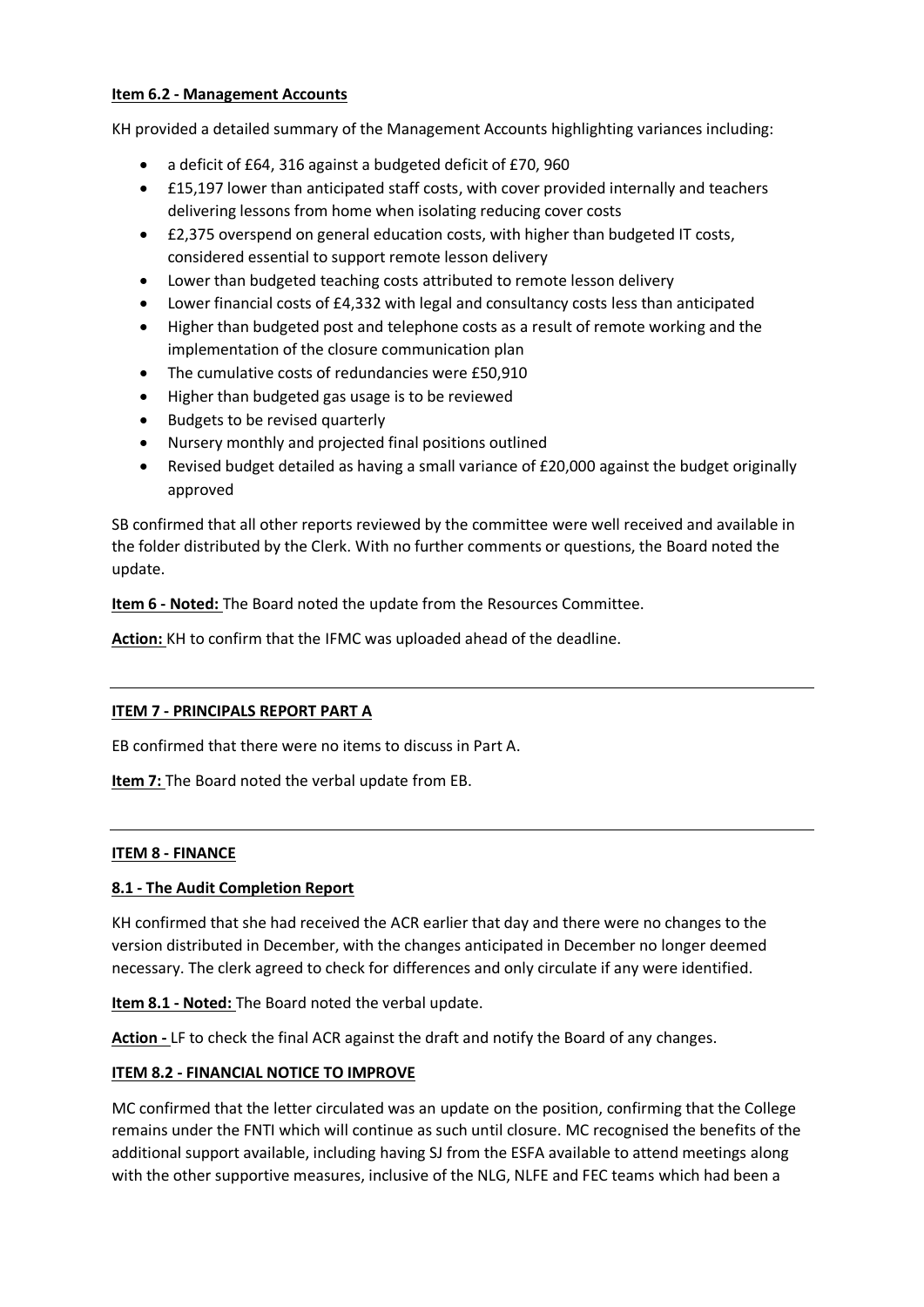valuable source of advice and information throughout the SPA process and subsequent recommendation for closure.

MC summarised the requirements and conditions including detailing how those conditions were currently being met.

**Item 8.2 - Noted:** The Board noted the details of the FNTI and associated conditions.

# **ITEM 9 - POLICY REVIEWS FOR APPROVAL**

**Item 9.1 - New policies for approval.** Nothing to report.

**Item 9.2 - Policies scheduled for review.** Nothing to report.

## **Item 9.3 - Policies revised in line with updated legislation.**

The clerk as DPO summarised the changes made to update the data protection policy following the UK's withdrawal from the EU, with UK GDPR regulations replacing the EU directive, along with updates to remove references to the former Catholic status. The Board offered unanimous approval for the changes.

## **Item 9.4 - Faith Status Amendments to Policies**

EB advised the Board that a thorough review of College policies had been undertaken to ensure that the mission statement was amended and references to the former catholic status were also removed. EB added that as part of this process, grammatical errors, along with changes to job roles and any references to the Federation of Hope and Cheadle and Marple College were also removed, with all amendments for approval summarised in the paper within the pack of Board papers.

EB advised the Board that in addition to a summary of the changes, they had also received copies of the policies in the information pack, asking for the amended policies to be approved. This was provided unanimously.

EB added that her PA continued to work on reviewing and revising all College policies, with a full schedule of policies with updated revision dates to be sent to the clerk.

**Item 9 - Approved:** The Board approved the amendments to:

- 9.3 Data Protection Policy
- 9.4 Policy updates

### **Actions**

- Clerk to upload the Data protection policy to the website
- Clerk to advice SH (PA to the Interim Principal) that all other amendments have been approved

### **ANY OTHER BUSINSS PART A**

**A governor asked** if the change in faith status had attracted media attention with EB confirming that there had not been any renewed interest following the change. **A governor asked if** there was a statement prepared for distribution should there be any interest, with EB informing the Board that a collaborative approach had been taken with the Trustees, Diocese and ESFA to ensure interest received by any of the parties involved would result in a standardised response.